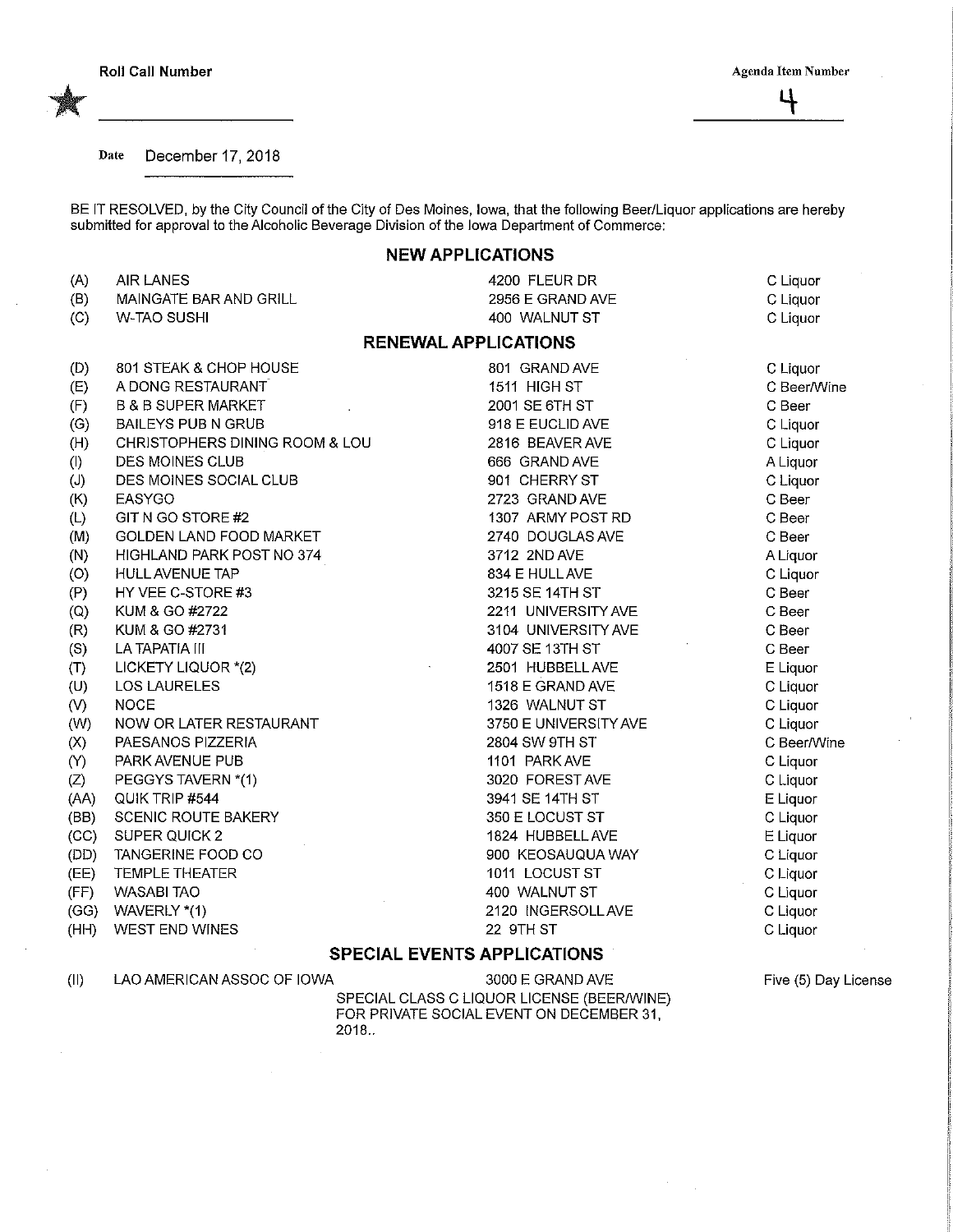$\bar{\alpha}$ 

 $\sim$ 

 $\ddot{\phantom{a}}$ 

Date December 17, 2018

|                                 | Moved by    |                 | to adopt.   |                                               |                                                                                                                                        |  |
|---------------------------------|-------------|-----------------|-------------|-----------------------------------------------|----------------------------------------------------------------------------------------------------------------------------------------|--|
| <b>COUNCILACTION</b>            | <b>YEAS</b> | <b>NAYS</b>     | <b>PASS</b> | <b>ABSENT</b>                                 | <b>CERTIFICATE</b>                                                                                                                     |  |
| <b>COWNIE</b>                   |             |                 |             |                                               |                                                                                                                                        |  |
| <b>BOESEN</b><br><b>COLEMAN</b> |             |                 |             |                                               |                                                                                                                                        |  |
|                                 |             |                 |             |                                               | I, DIANE RAUH, City Clerk of said City hereby certify that at a<br>meeting of the City Council of said City of Des Moines, held on the |  |
| <b>GATTO</b>                    |             |                 |             |                                               | above date, among other proceedings the above was adopted.                                                                             |  |
| <b>GRAY</b>                     |             |                 |             |                                               |                                                                                                                                        |  |
| <b>MANDELBAUM</b>               |             |                 |             |                                               |                                                                                                                                        |  |
| <b>WESTERGAARD</b>              |             |                 |             |                                               |                                                                                                                                        |  |
| <b>TOTAL</b>                    |             |                 |             |                                               | IN WITNESS WHEREOF, I have hereunto set my hand and affixed                                                                            |  |
| <b>MOTION CARRIED</b>           |             | <b>APPROVED</b> |             | my seal the day and year first above written. |                                                                                                                                        |  |